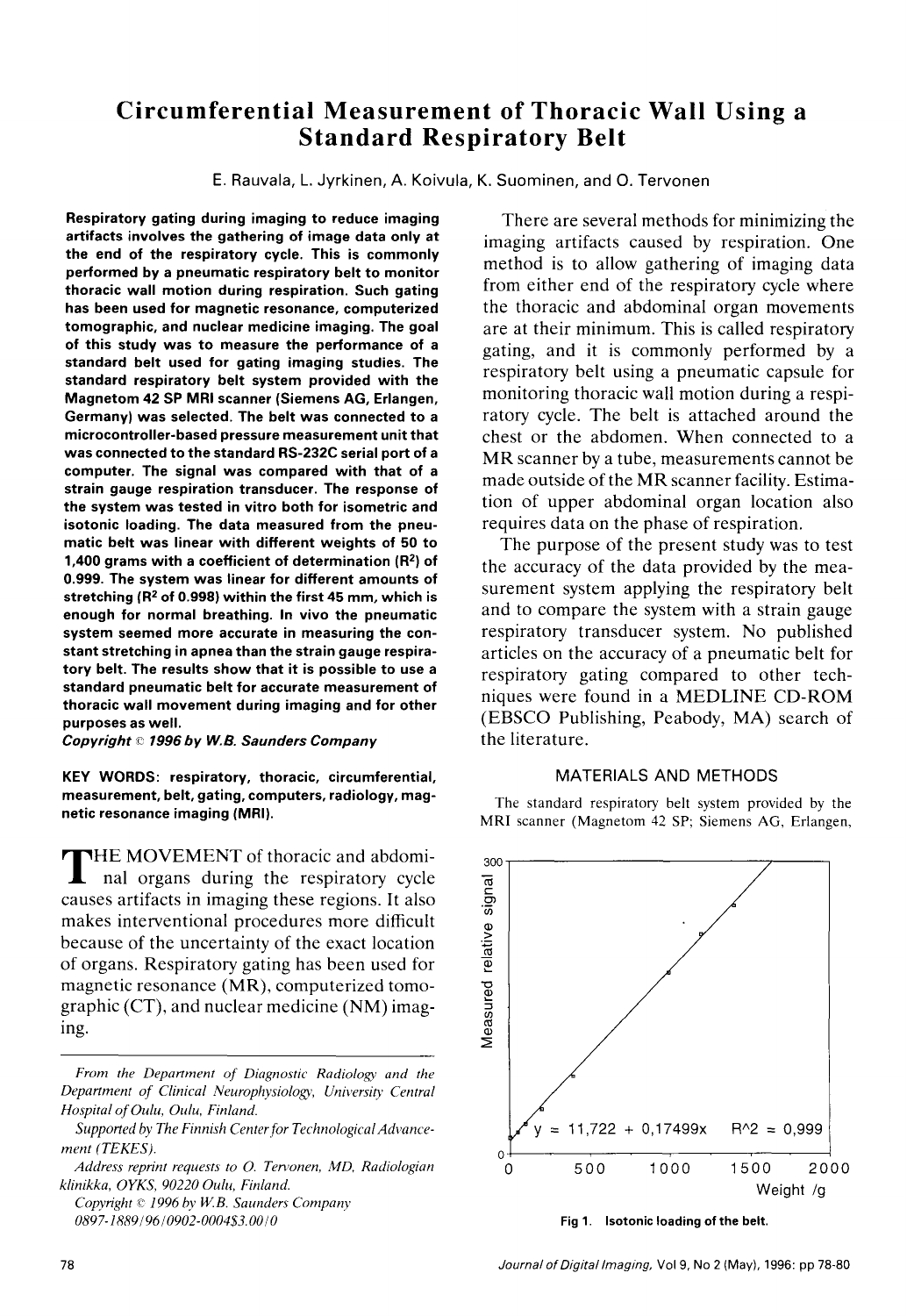

**Fig 2. Isometric Ioading of the** belt.

Germany) consists of a nonstretchable belt and a stretchable rubber capsule that is connected to the MRI scanner. This system was connected to a microcontroller-based pressure measurement unit (MPMU) with a rubber tube approximately 440 cm in length with one connector in the middle, the external diameter of the tube being 6.5 mm and the internal 3 mm making the internal volume approximately 30 mL. The unit was constructed from a pressure sensor (Motorola MPX2100D, Phoenix, AZ), a preamplifier, and a controller (Motorola M68HC11) (see Fig 6).

The amplitude of the measured signal is amplified by a factor of 700 and the signal is then digitized by the microcontroller's internal A/D-converter. The MPMU was connected to the standard RS-232C serial port of a computer. The computer controls the MPMU measurements, and it in turn transmits the measured data to the computer.



**Isometric Ioading; short range.** 



**Fig 4. Respitatory cycles by pneumatic** belt.

The signal provided by this system was compared with that of a strain gauge respiration transducer (Lectromed respiration transducer 4320; Lectromed Ltd, Jersey, UK) used in the department of clinical neurophysiology for nonimaging testing (sleep apnea diagnosis).

The response of the system was tested in vitro both for isometric and isotonic loading. Both methods were used to detect the possible nonlinearity of the pneumatic capsule's mechanical stretching, The measurement unit's isometric linearity was tested using different constant weights of 50 to 1,400 g hanging from the belt. The response of the system for isotonic Ioading was evaluated by constant stretching of 5 mm to 10 cm of the pneumatic capsule.

The system was evaluated in vivo by measuring the signal simultaneously using both the strain gauge and the pneumatic respiratory belt attached around the thorax below mammillary level of one healthy male volunteer in sitting position.

The measured data was analyzed using statistical and graphical software (Cricket Graph 1.3.1; Cricket Software, Malvern, PA and Excel 4.0; Microsoft, Seattle, WA).

## RESULTS

The data measured from the pneumatic capsule was practically linear with different weights with a coefficient of determination  $(R^2)$  of 0.999 (Fig 1).

**In** the case of different amounts of stretching **the system was linear up to about 45 mm, above which the measured signal started to relatively**  diminish. Within the first 45 mm the R<sup>2</sup> was



Respiratory cycles